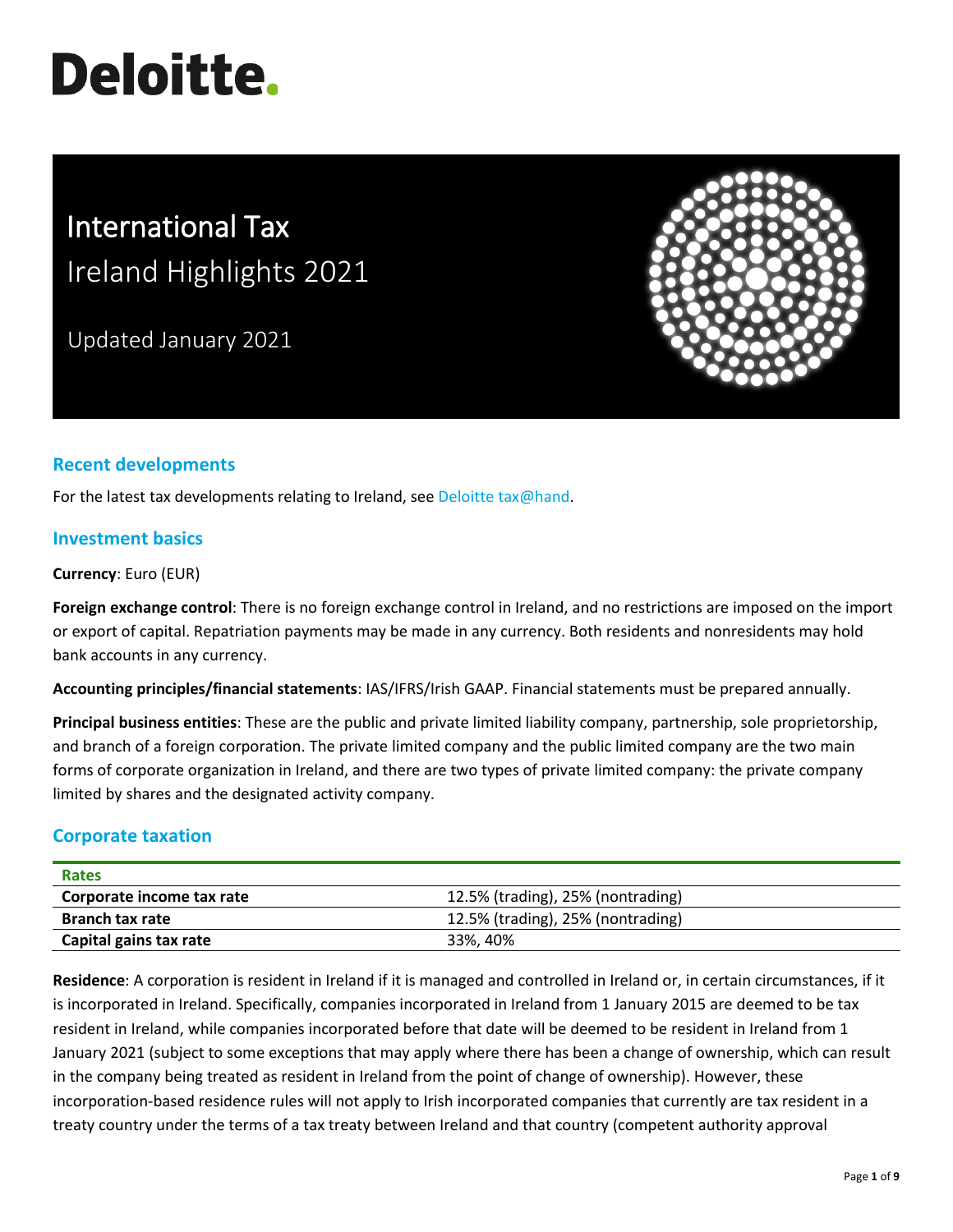confirming place of residence may be required), nor will they apply to non-Irish incorporated companies that are resident in Ireland by virtue of management and control.

**Basis**: Irish tax resident companies are subject to corporation tax on worldwide profits and gains; foreign-source income derived by resident companies is subject to corporation tax in the same way as Irish-source income. An Irish tax resident company carrying on business abroad through a branch or permanent establishment generally will be subject to tax in Ireland at a rate of 12.5% on the profits of the foreign business.

Where a company is not tax resident in Ireland, it is liable to income tax on Irish-source income and capital gains tax in respect of specified assets (i.e., land and buildings located in Ireland or shares deriving the greater part of their value from such assets). Alternatively, where a foreign company operates an Irish branch, it is subject to Irish corporation tax on profits and gains attributable to the branch.

**Taxable income**: Corporation tax is imposed on a company's profits, which consist of business/trading income, passive income, and capital gains. Normal business expenses incurred in a trade may be deducted in computing taxable income.

**Rate**: The corporation tax rate is 12.5% for trading income and 25% for nontrading income. Certain dividends from EU and tax treaty jurisdictions are taxed at the 12.5% rate.

**Surtax**: There is no surtax.

**Alternative minimum tax**: There is no alternative minimum tax.

**Taxation of dividends**: Dividends received by an Irish resident company from another Irish resident company are exempt from corporation tax. Dividends received from a nonresident company are subject to corporation tax in the period in which the dividends are payable, but a credit for underlying corporate and withholding tax generally is available for foreign tax paid. Dividends received from a company resident in an EU member state may qualify for an enhanced credit up to the rate of tax on profits in that country.

**Capital gains**: Capital gains are taxed at rates of 33% and 40%. Gains on the sale of substantial shareholdings in companies resident in EU member states or a tax treaty jurisdiction are exempt if certain conditions are fulfilled.

**Losses**: Trading losses may be carried back to the immediately preceding period of equal length or carried forward indefinitely.

In light of COVID-19, temporary loss relief provisions permit an interim claim to be made for the carryback of trading losses incurred or expected to be incurred in certain accounting periods. Such an interim claim thereby accelerates relief available under existing law for a specified accounting period, which is any accounting period of a company carrying on a trade that includes some or all of the period commencing on 1 March 2020 and ending on 31 December 2020.

**Foreign tax relief**: Foreign tax paid generally may be credited against Irish tax on the same profits, but the credit is limited to the amount of Irish tax payable on the foreign income. Dividends received from a company resident in an EU member state may qualify for an enhanced credit up to the rate of tax on profits in that country. The pooling of credits for foreign dividend income is available. Any surplus double tax credits attributable to foreign dividends taxable at the 12.5% rate are not available against tax on foreign dividends subject to the 25% rate. The pooling of credits for foreign branches also is available.

**Participation exemption**: A participation exemption may apply to capital gains derived by an Irish resident company on the disposal of a substantial shareholding in another resident company, a company resident in another EU member state, or a company resident in a country that has concluded a tax treaty with Ireland. To qualify for the exemption, the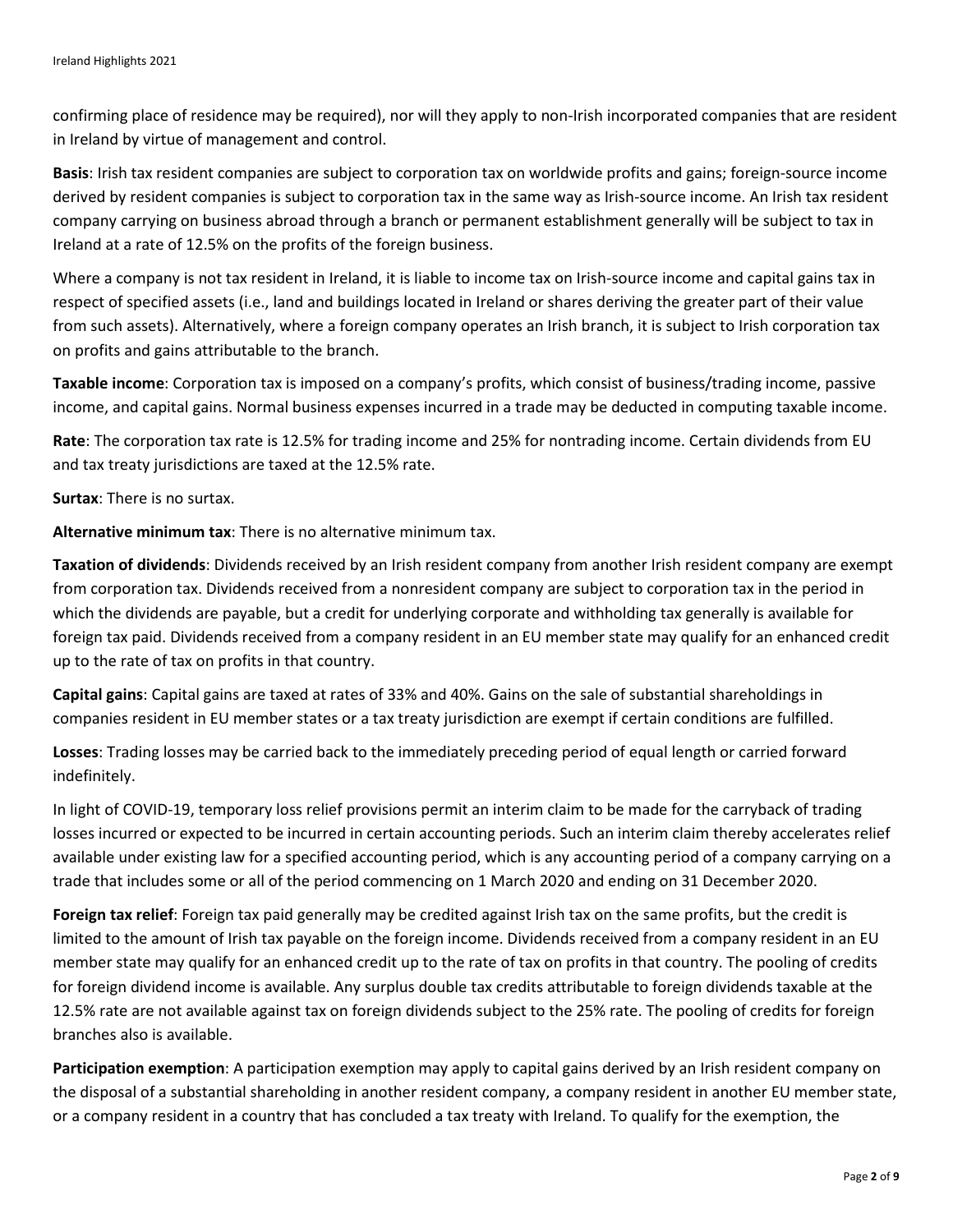resident holding company must have a participation of at least 5%, the investee must be a trading company or a member of a "trading group," and the participation must have been held for a continuous 12-month period ending within the two years before the date of disposal of the shares.

**Holding company regime**: See "Participation exemption," above.

**Incentives**: Expenditure on revenue items, royalties, certain buildings, and plant and machinery related to R&D may benefit from a credit of 25% or 30% on a volume basis, which may be set off against a company's corporate tax liability in the year in which the expenditure is incurred. Companies in receipt of this credit also have the option to use a portion of the credit to reward key employees who have been involved in the development of R&D.

A company may carry back any unused R&D tax credit against the corporation tax liability for the previous period of equal length. If a company has not paid sufficient corporation tax in the current or previous year to fully use the credit, it may claim a payment from Irish Revenue of the excess over a three-year period (on claims made within 12 months from the end of the accounting period in which the qualifying expenditure is incurred) or it may offset the excess credit against payroll taxes, subject to certain limits.

For start-up companies, there is an exemption from corporation tax on income and gains up to specific limits where a new qualifying trade commences between 1 January 2009 and 31 December 2021.

Tax relief is provided for capital expenditure incurred by companies after 7 May 2009 on the provision or acquisition of intangible assets for the purposes of a trade. The relief applies to intangible assets, such as brands, trade names, knowhow, copyrights, and other intangibles. In addition, certain acquisitions of customer lists also qualify for tax relief, provided they are not transferred directly or indirectly in connection with the transfer of a trade as a going concern. The tax relief is available against income derived from the exploitation of the intangible assets and allows for profits from the exploitation of the intangible assets to be sheltered up to a limit of 80%.

A knowledge development box (KDB) regime provides that profits from patented inventions and copyrighted software (qualifying assets) earned by a resident company, to the extent they relate to R&D undertaken by that company, may be effectively taxed at a rate of 6.25%. The regime has been extended by Finance Act 2020 and applies to accounting periods that commence on or after 1 January 2016 and before 1 January 2023.

A support scheme for business impacted by COVID-19 restrictions (referred to as the "COVID-19 Restrictions Support Scheme" or "CRSS") is in effect until 31 March 2021. This scheme is aimed at businesses affected due to restrictions imposed as a response to COVID-19, which restrictions either prohibit or significantly reduce trading. Qualifying businesses that have been subject to such restrictions as from 13 October 2020 may apply to Irish Revenue to receive a cash payment as an advance credit for trading expenses that are deductible against income or corporation tax. Payments are equal to 10% of the average weekly turnover of the business in 2019 up to EUR 20,000, and 5% of any excess, subject to a maximum weekly payment of EUR 5,000.

## **Compliance for corporations**

**Tax year**: The tax year is the shorter of 12 months or the period for which accounts are prepared. The tax accounting period may not exceed 12 months in total.

**Consolidated returns**: Consolidated returns are not permitted; each company is required to file a separate return. However, losses may be relieved between group members resident in the EU (post Brexit, it is expected that companies resident in the UK with an Irish branch should continue to qualify for group relief). Companies are considered part of a group if one is a 75% subsidiary of another, or both are 75% subsidiaries of the same parent.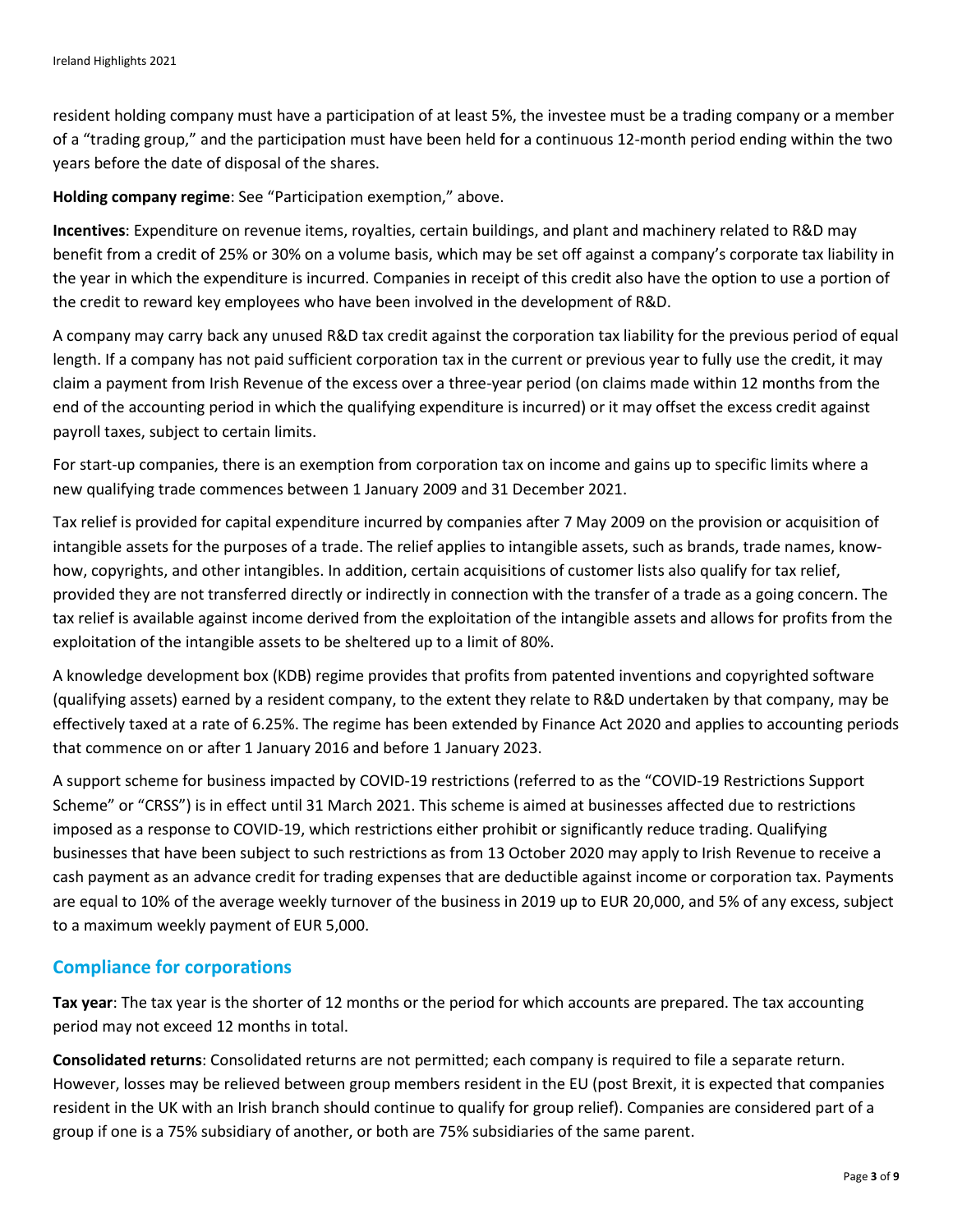**Filing and payment**: Ireland operates a self-assessment regime. A preliminary corporate tax payment is payable during the accounting period, amounting to 100% of the corporate tax liability. To avoid an interest charge arising on an underpayment, the amount to be paid as preliminary tax must be no less than 90% of the current year tax liability, with the balance payable upon filing the return. The tax return, together with iXBRL-tagged financial statements, must be filed within nine months of the accounting year end, but no later than within eight months and 21 days of the company's year end. In certain circumstances, the tax authorities may extend the due date of the iXBRL filings by three months.

Companies with a tax liability of more than EUR 200,000 in their previous accounting year must pay preliminary corporation tax in two installments (on 21 June and 21 November of the accounting period, for companies with a calendar year end). The amount payable on 21 June is 50% of the preceding year's liability or 45% of the current year's liability, with the balance payable on 21 November. To avoid interest charges, the amount paid by 21 June must be either 50% of the preceding year or 45% of the current year liability, and the total amount paid by 21 November must be 90% of the total liability for the relevant year.

Most companies must file and pay using Irish Revenue's online service system (in which case an additional two days is granted to meet the above obligations).

**Penalties**: Various penalties apply for failure to comply with the filing and payment requirements.

As a temporary measure, the application of surcharges for late filing of a corporation tax return (Form CT1) for accounting periods ending June 2019 or later is suspended until further notice. Similarly, the application of a surcharge for late filing of iXBRL financial statements for accounting periods ending March 2019 or later is suspended until further notice.

Where a corporation tax return for an accounting period ending June 2019 or later is filed late due to COVID-19 circumstances, then the late return may be completed without restriction of reliefs such as group relief and loss relief ordinarily required by law.

Temporary measures were introduced on 23 July 2020 to facilitate the warehousing of certain tax debts at a reduced rate of interest, subject to specific conditions.

**Rulings**: Irish tax legislation includes a number of specific provisions for which advance statutory clearance may be sought. A ruling obtained from Irish Revenue may be valid for up to five years. Also, under a nonstatutory clearance procedure, the tax authorities' view of the tax consequences of specific transactions may be sought on a named basis, with full disclosure, where there is both commercial significance and material uncertainty.

## **Individual taxation**

| <b>Rates</b>                 |                       |          |
|------------------------------|-----------------------|----------|
| Individual income tax rate   | <b>Taxable income</b> | Rate     |
| (single person)              |                       |          |
|                              | Up to EUR 35,300      | 20%      |
|                              | Over EUR 35,300       | 40%      |
| Universal social charge rate | <b>Taxable income</b> | Rate     |
|                              | Up to EUR 12,012      | 0.5%     |
|                              | EUR 12,013-20,687     | 2%       |
|                              | EUR 20,688-70,044     | 4.5%     |
|                              | Over EUR 70,044       | 8%       |
| Capital gains tax rate       |                       | 33%, 40% |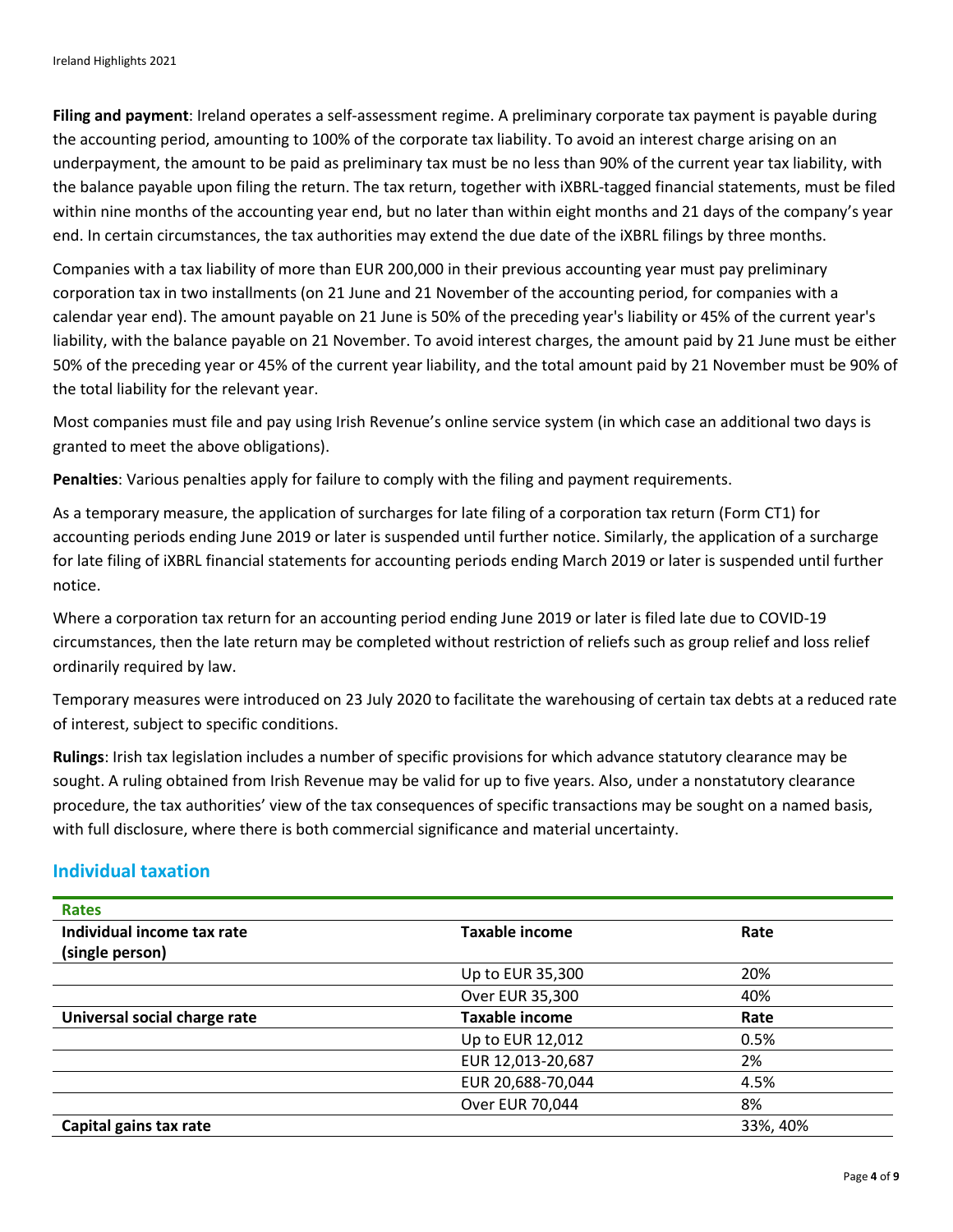**Residence**: Individuals are resident in Ireland if they spend more than six months (183 days) of the tax year in Ireland or have a combined presence of at least 280 days in Ireland over that tax year and the preceding tax year (with at least 30 of those days being in the current tax year). Individuals are considered ordinarily resident if they were resident in Ireland during the previous three tax years. A day is counted for residence purposes if an individual is present in the state at any time during the day.

**Basis**: Irish resident and domiciled individuals are taxed on their worldwide income and capital gains, as are individuals who are Irish domiciled, not resident, but who are "ordinarily resident" (as defined). Nonresidents are taxed on Irishsource income and gains from immovable property in Ireland. Reliefs such as the remittance basis of tax and Special Assignee Relief Program (SARP) may apply for Irish resident individuals.

**Taxable income**: Income is taxed under a schedular system. Employment income, including most benefits, is taxable. Profits derived by an individual carrying on a trade or profession are taxed in the same manner as profits derived by companies. Investment income in the form of dividends is subject to a 20% tax at source. Deposit interest on savings accounts is subject to a 33% tax at source.

**Rates**: Progressive income tax rates are imposed up to 40%. The rate of the universal social charge (USC) is 0.5% on gross income up to EUR 12,012; 2% on gross income of EUR 12,013 to EUR 20,687; 4.5% on gross income of EUR 20,688 to EUR 70,044; and 8% on gross income exceeding EUR 70,044. There is an additional 3% USC surcharge where an individual's non-PAYE (Pay-As-You-Earn) income is more than EUR 100,000 a year.

**Capital gains**: Capital gains tax at 33% (40% in certain instances) is charged on gains derived from the disposal of assets.

**Deductions and allowances**: Subject to certain restrictions, deductions are granted for medical expenses and employerpaid health insurance, retirement annuities, etc. Personal tax credits are available to taxpayers and their spouse/civil partner, children, and dependents.

**Foreign tax relief**: Foreign tax paid generally may be credited against Irish tax on the same income, but the credit is limited to the amount of Irish tax payable on the foreign income.

## **Compliance for individuals**

**Tax year**: The tax year is a calendar year.

**Filing status**: Married couples and civil partners living together may choose to file jointly or separately.

**Filing and payment**: Tax on employment income is withheld by the employer under the PAYE system and remitted to the tax authorities. Income not subject to PAYE is self-assessed; the individual must file a tax return by 31 October in the year following the year of assessment and make a preliminary tax prepayment for the following tax year with this filing. Individuals who file and pay using Irish Revenue's online service system are granted an additional period (approximately 14 days, but this is determined by Irish Revenue on an annual basis) to meet the above obligations.

**Penalties**: Various penalties apply for failure to comply with the filing and payment requirements.

**Rulings**: Irish tax legislation includes a number of specific provisions for which advance statutory clearance may be sought. A ruling obtained from Irish Revenue may be valid for up to five years. Also, under a nonstatutory clearance procedure, the tax authorities' view of the tax consequences of specific transactions may be sought on a named basis, with full disclosure, where there is both commercial significance and material uncertainty.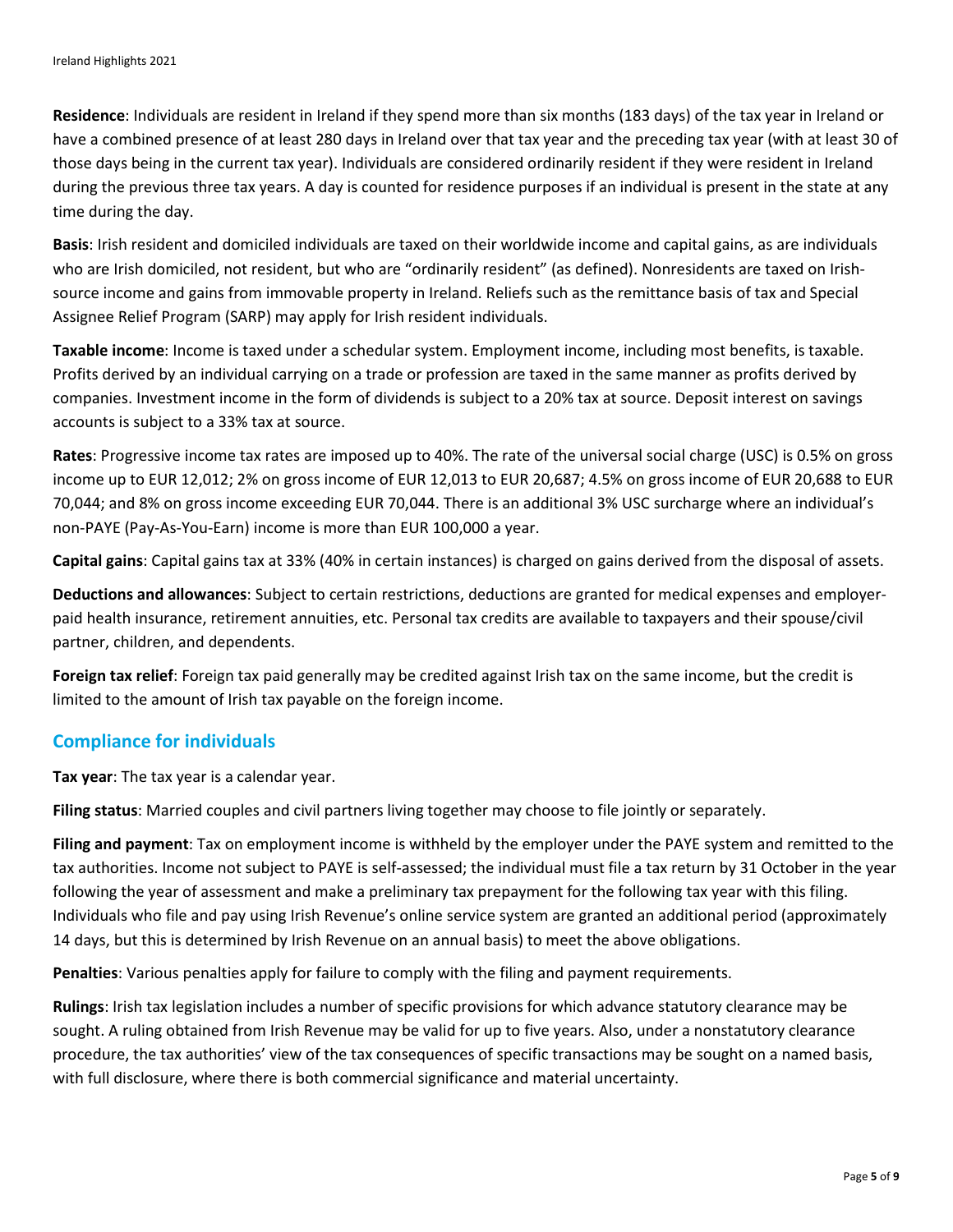## **Withholding tax**

| <b>Rates</b>                       |                  |                   |                     |                   |
|------------------------------------|------------------|-------------------|---------------------|-------------------|
| Type of payment                    | <b>Residents</b> |                   | <b>Nonresidents</b> |                   |
|                                    | Company          | <b>Individual</b> | Company             | <b>Individual</b> |
| <b>Dividends</b>                   | 0%/25%           | 0%/25%            | 0%/25%              | 0%/25%            |
| <b>Interest</b>                    | 0%/20%/33%       | 0%/20%/33%        | 0%/20%/33%          | 0%/20%/33%        |
| <b>Royalties</b>                   | 0%/20%           | 0%/20%            | 0%/20%              | 0%/20%            |
| <b>Fees for technical services</b> | 0%               | 0%                | 0%                  | 0%                |

**Dividends**: Dividends paid to a resident/nonresident company/individual are subject to a 25% withholding tax, unless the rate is reduced under a tax treaty or the dividends are exempt from withholding tax under the EU parent-subsidiary directive or under a specific exemption under domestic legislation.

**Interest**: Annual interest paid to a resident/nonresident company/individual is subject to a 20% withholding tax, unless the rate is reduced under a tax treaty or the interest is exempt from withholding under the EU interest and royalties directive (in the case of interest paid to a company resident in the EU) or under a specific exemption under domestic legislation. Interest paid to deposit holders of certain Irish banks is subject to withholding tax at 33%, unless an exemption under domestic legislation applies.

**Royalties**: The withholding tax is 20% on patent royalties and annual payments (i.e., royalties considered to be pure income profit for the recipient). All other royalties are exempt. The rate may be reduced under a tax treaty or the payment may be exempt from withholding under the EU interest and royalties directive or under a specific exemption under domestic legislation.

**Fees for technical services**: There is no withholding on technical service fees.

**Branch remittance tax**: There is no branch remittance tax.

#### **Anti-avoidance rules**

**Transfer pricing**: The arm's length principle generally should be observed, and transfer pricing rules apply to certain transactions. A tax deduction is not available for any amount paid or payable by a person to a connected person in another territory for adjustments made to the profits of that connected person for which relief is available under the provisions of a tax treaty with Ireland, or for a similar adjustment made to the profits of a connected company resident in a nontreaty country. As from 1 January 2020, Ireland expanded its transfer pricing legislation to bring the rules in line with the 2017 OECD transfer pricing guidelines. This expanded the application and scope of Ireland's transfer pricing rules to cover certain non-trading income, capital allowances, and chargeable gains between associated entities while also enhancing the documentation requirements for certain taxpayers.

**Interest deduction limitations**: There is no specific thin capitalization legislation, but interest paid by a non-trading company to a nonresident parent company that is not resident in a tax treaty country and that owns at least 75% of the Irish payer generally is reclassified as a dividend. The EU's Anti-Tax Avoidance Directive (ATAD) requires EU member states to implement interest deduction limitation rules. Such rules would limit deductibility for excess borrowing costs to 30% of the taxpayers EBITDA, subject to certain group threshold provisions and de minimis levels. It is expected that Ireland will introduce the new legislation effective as from 1 January 2022.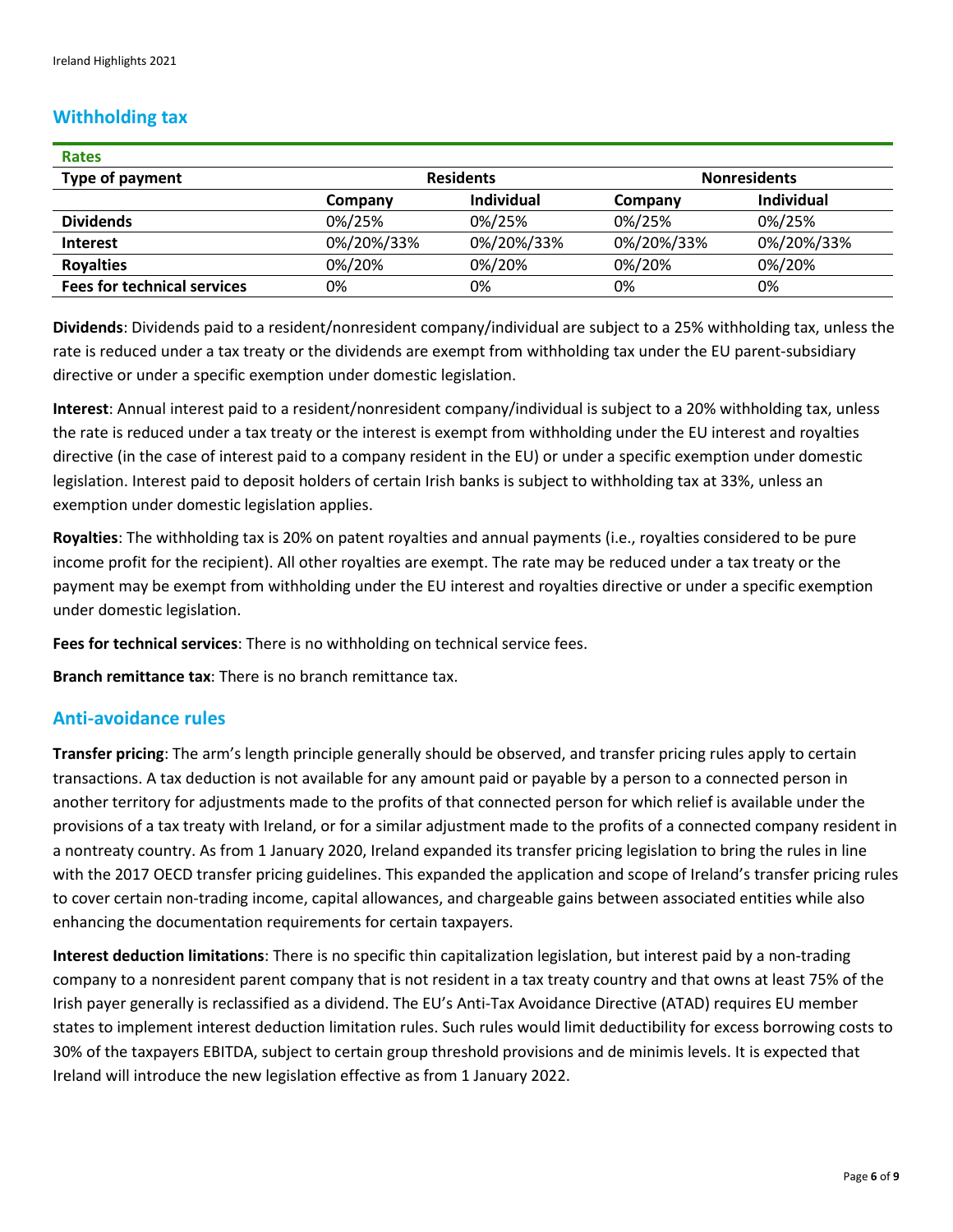**Controlled foreign companies**: Controlled foreign company (CFC) rules apply for accounting periods commencing on or after 1 January 2019. Under these rules, a CFC's undistributed income arising from non-genuine arrangements put in place for the essential purpose of avoiding tax is attributed to the controlling company or a connected company in Ireland, where the controlling company or the connected company carries out "significant people functions" or "key entrepreneurial risk-taking functions" in Ireland. The CFC rules are subject to a number of exemptions where certain conditions are satisfied. However, for accounting periods commencing on or after 1 January 2021, specific exemptions (effective tax rate exemption, low profit margin exemption, and low accounting profit exemption) will not apply where that CFC is resident in a jurisdiction on the EU list of non-cooperative jurisdictions.

**Hybrids**: As from 1 January 2020, Ireland introduced anti-hybrid rules in line with the EU's Anti-Tax Avoidance Directive 2 (ATAD 2). The rules generally apply to associated entities and operate by neutralizing hybrid mismatch outcomes such as "double deduction" or "deduction without inclusion" mismatches either through a disallowance of the deduction or the application of a tax charge. The anti-hybrid rules also can apply to non-associated entities where a "structured arrangement" is involved, i.e., where a mismatch outcome is either priced into the terms of an arrangement or an arrangement is designed to produce a mismatch outcome. The anti-hybrid rules can also apply in cases of payments to non-EU payees, where the payment directly or indirectly funds a mismatch outcome elsewhere but has not been neutralized by the operation of foreign anti-hybrid rules ("imported mismatch outcomes"). Ireland has not yet implemented anti-reverse hybrid rules (which EU member states must introduce by 1 January 2022).

**Economic substance requirements**: There are no economic substance requirements.

**Disclosure requirements**: Certain tax arrangements that result in an Irish tax advantage and fall within certain limited prescribed hallmarks must be disclosed to the Irish tax authorities, and the user must note the use of such arrangements on the tax return. In addition, as from 25 June 2018, cross-border arrangements that meet any of the hallmarks outlined in the EU directive on the mandatory automatic exchange of information on reportable cross-border arrangements must be disclosed to the Irish tax authorities as part of the EU's disclosure regime.

Country-by-country (CbC) reporting applies in Ireland, and companies with global revenues in excess of EUR 750 million are required to file a CbC report for accounting periods commencing on or after 1 January 2016.

**Exit tax**: As from 10 October 2018, an exit tax charge applies on unrealized gains of companies that migrate or transfer assets offshore, without an actual disposal, such that they leave the scope of Irish tax. The rate of exit tax is 12.5% but is subject to an anti-avoidance provision that applies a higher rate of 33% in certain circumstances.

**General anti-avoidance rule**: There is a statutory general anti-avoidance rule.

## **Value added tax**

| Rates                |                           |
|----------------------|---------------------------|
| <b>Standard rate</b> | 23%                       |
| <b>Reduced rate</b>  | 0%, 4.8%, 5.4%, 9%, 13.5% |

**Taxable transactions**: VAT is chargeable on the supply of taxable goods and services in Ireland, on the importation of goods into Ireland, and generally on the intra-community acquisition of goods from suppliers in other EU member states. VAT also is chargeable on certain deemed supplies.

**Rates**: The standard VAT rate is 23% (temporarily reduced to 21% until the end of February 2021) with reduced rates of 0%, 4.8%, 5.4%, 9%, and 13.5%. Certain supplies are exempt from VAT or zero-rated. The rate of VAT for the tourism and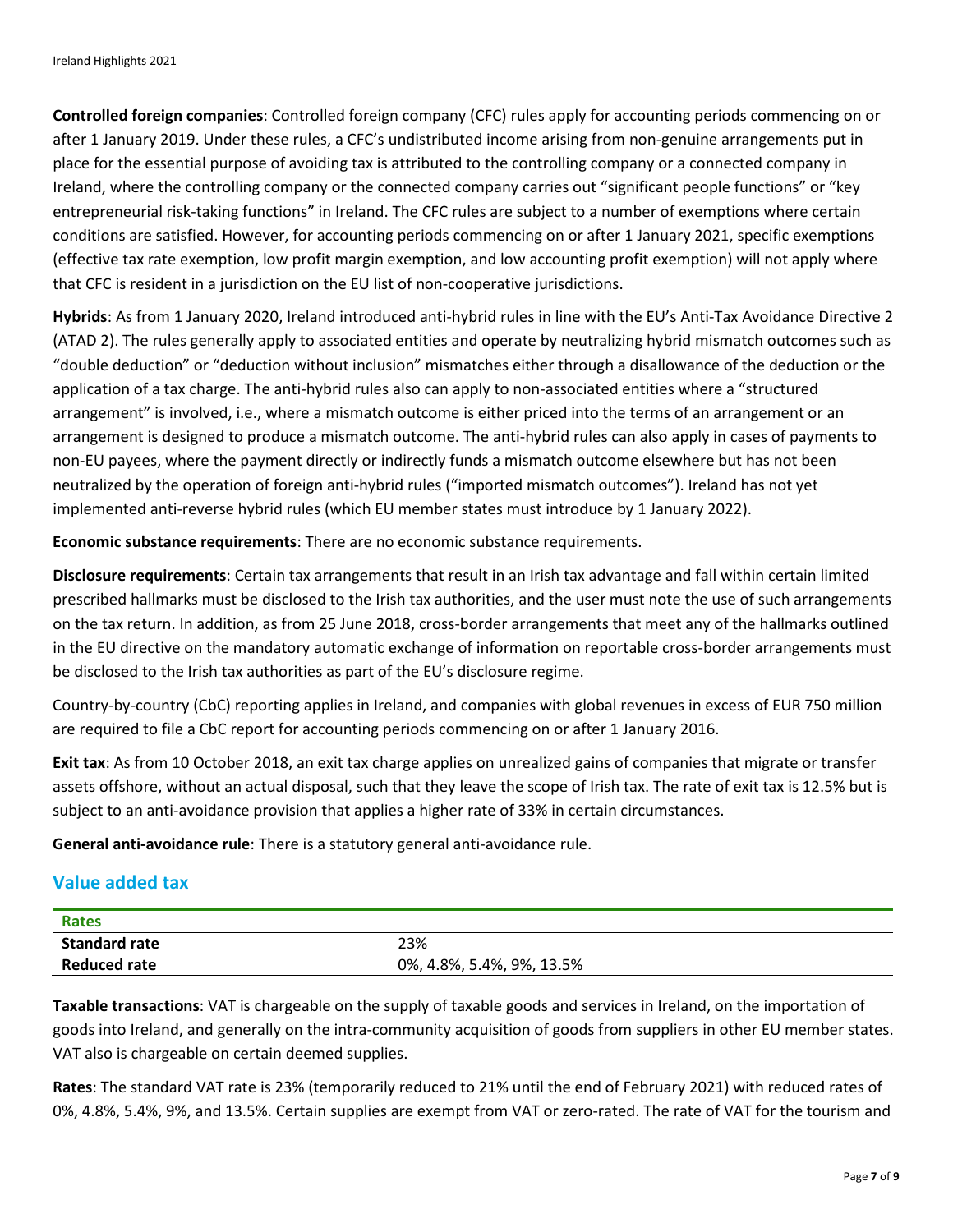hospitality sector has been temporarily reduced from 13.5% to 9% with effect from 1 November 2020 to 31 December 2021.

**Registration**: The registration threshold for VAT purposes is EUR 75,000 per year for suppliers of goods only, or for suppliers of goods and services where 90% of turnover is from the supply of goods (excluding goods that are not zerorated but are produced from zero-rated raw materials). Otherwise, a lower threshold of EUR 37,500 per year applies.

**Filing and payment**: VAT returns and payments generally are required to be filed every two months. The due date for filing and payment is the 23rd day of the month following the VAT period.

#### **Other taxes on corporations and individuals**

Unless otherwise stated, the taxes in this section apply both to companies and individuals.

**Social security contributions**: Employers are required to make pay-related social insurance (PRSI) contributions by deducting up to 11.05% (for 2020) from the salary of employees. Employed and self-employed individuals are required to make PRSI contributions, with the amount based on the individual's salary.

**Payroll tax**: There is no payroll tax.

**Capital duty**: There is no capital duty.

**Real property tax**: The municipal authorities impose "rates" on the occupation of commercial real property (which are deductible in calculating the corporation tax liability).

In addition, residential real estate is subject to an annual local property tax at a base rate of 0.18% (which can be adjusted by local authorities) on values up to EUR 1 million, and at 0.25% on values over EUR 1 million. This tax is not deductible in calculating the corporation tax liability. In certain situations, reduced rates will apply.

**Transfer tax**: There is no transfer tax.

**Stamp duty**: Stamp duty at rates of 1%-7.5% is imposed on the transfer of property. The top rate of stamp duty (7.5%) applies to the transfer of nonresidential property.

**Net wealth/worth tax**: There is no net wealth tax or net worth tax.

**Inheritance/estate tax**: A capital acquisitions tax may apply on gifts and inheritances at a rate of 33%.

**Other**: Shipping companies may opt to pay tonnage tax in lieu of the normal corporate income tax.

**Tax treaties:** Ireland has an extensive tax treaty network (approximately 73 tax treaties). The OECD multilateral instrument (MLI) entered into force for Ireland on 1 May 2019.

For information on Ireland's tax treaty network, visi[t Deloitte International Tax Source.](https://www.dits.deloitte.com/#Jurisdiction/10)

**Tax authorities:** Office of the Revenue Commissioners

Contact us:

**Louise Kelly Tom Maguire Karen Frawley** Email: [lokelly@deloitte.ie](mailto:lokelly@deloitte.ie) Email: [tmaguire@deloitte.ie](mailto:tmaguire@deloitte.ie) Email: [kfrawley@deloitte.ie](mailto:kfrawley@deloitte.ie)